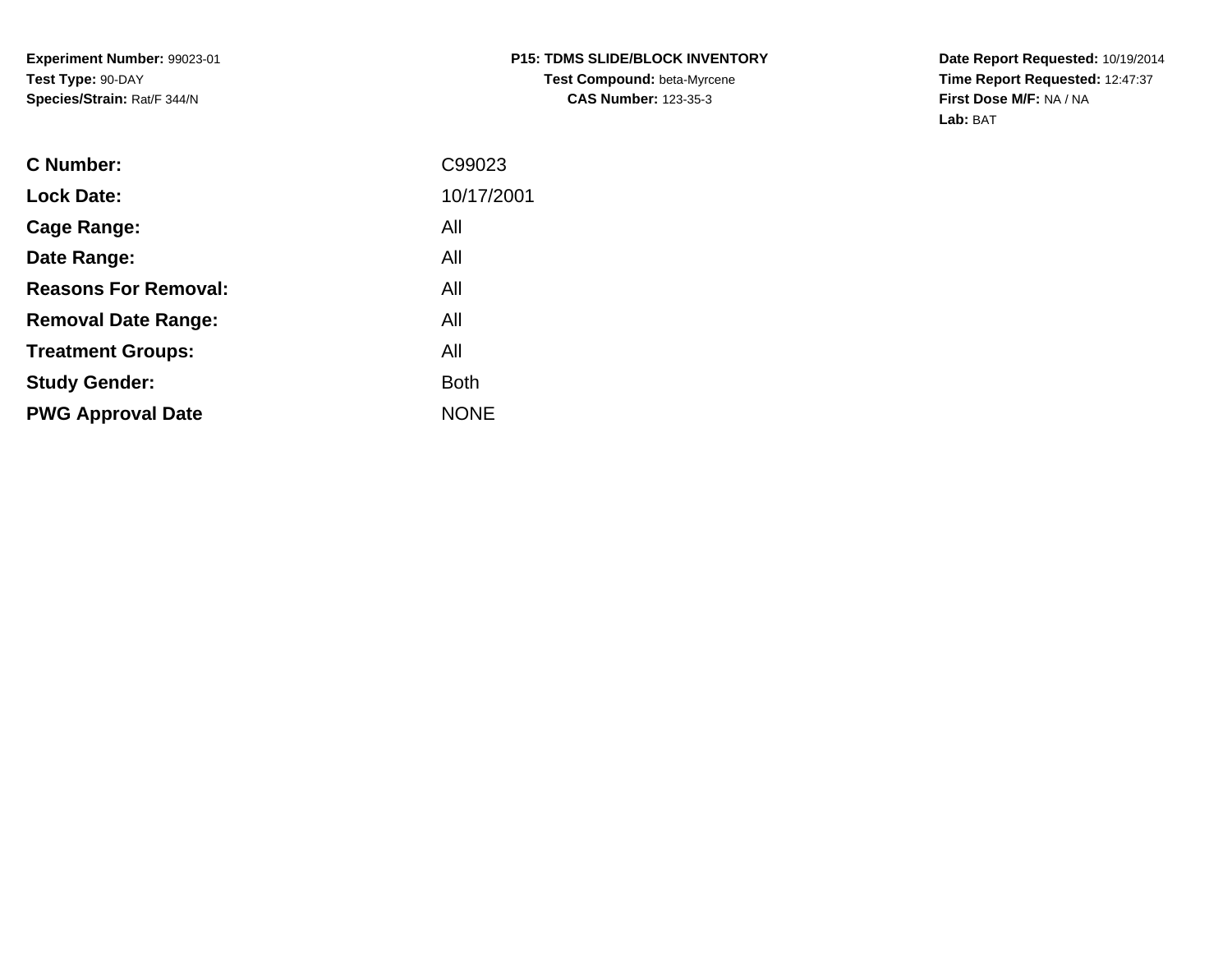# **P15: TDMS SLIDE/BLOCK INVENTORYTest Compound:** beta-Myrcene**CAS Number:** 123-35-3

**Date Report Requested:** 10/19/2014**Time Report Requested:** 12:47:37**First Dose M/F:** NA / NA**Lab:** BAT

| <b>SPECIES: Rat</b>         |                          |                               | STRAIN: F 344/N          |                          |                             | <b>SEX: MALE</b> | <b>DOSE LEVEL: 0 G/KG</b> |  |  |
|-----------------------------|--------------------------|-------------------------------|--------------------------|--------------------------|-----------------------------|------------------|---------------------------|--|--|
| <b>CID</b><br><b>NUMBER</b> | INDIVIDUAL<br>ANIMAL NO. | <b>HISTO</b><br><b>NUMBER</b> | NMBR OF<br><b>SLIDES</b> | NMBR OF<br><b>BLOCKS</b> | <b>WET</b><br><b>TISSUE</b> |                  |                           |  |  |
| 101                         | 00101                    | 0104481                       |                          |                          | Y N                         |                  |                           |  |  |
| 102                         | 00102                    | 0104482                       |                          |                          | Y N                         |                  |                           |  |  |
| 103                         | 00103                    | 0104483                       |                          |                          | Y N                         |                  |                           |  |  |
| 104                         | 00104                    | 0104484                       |                          |                          | Y N                         |                  |                           |  |  |
| 105                         | 00105                    | 0104485                       |                          |                          | Y N                         |                  |                           |  |  |
| 106                         | 00106                    | 0104486                       |                          |                          | Y N                         |                  |                           |  |  |
| 107                         | 00107                    | 0104487                       |                          |                          | Y N                         |                  |                           |  |  |
| 108                         | 00108                    | 0104488                       |                          |                          | Y N                         |                  |                           |  |  |
| 109                         | 00109                    | 0104489                       |                          |                          | Y N                         |                  |                           |  |  |
| 110                         | 00110                    | 0104490                       |                          |                          | Y N                         |                  |                           |  |  |

 IN MY OPINION THIS MATERIAL IS OF SUFFICIENT QUALITY TO BE RETAINED IN THECARCINOGENESIS REPOSITORY UNLESS THE MATERIAL IS MARKED WITH AN ASTERISK

REVIEWED BY REPOSITORY SUPERVISOR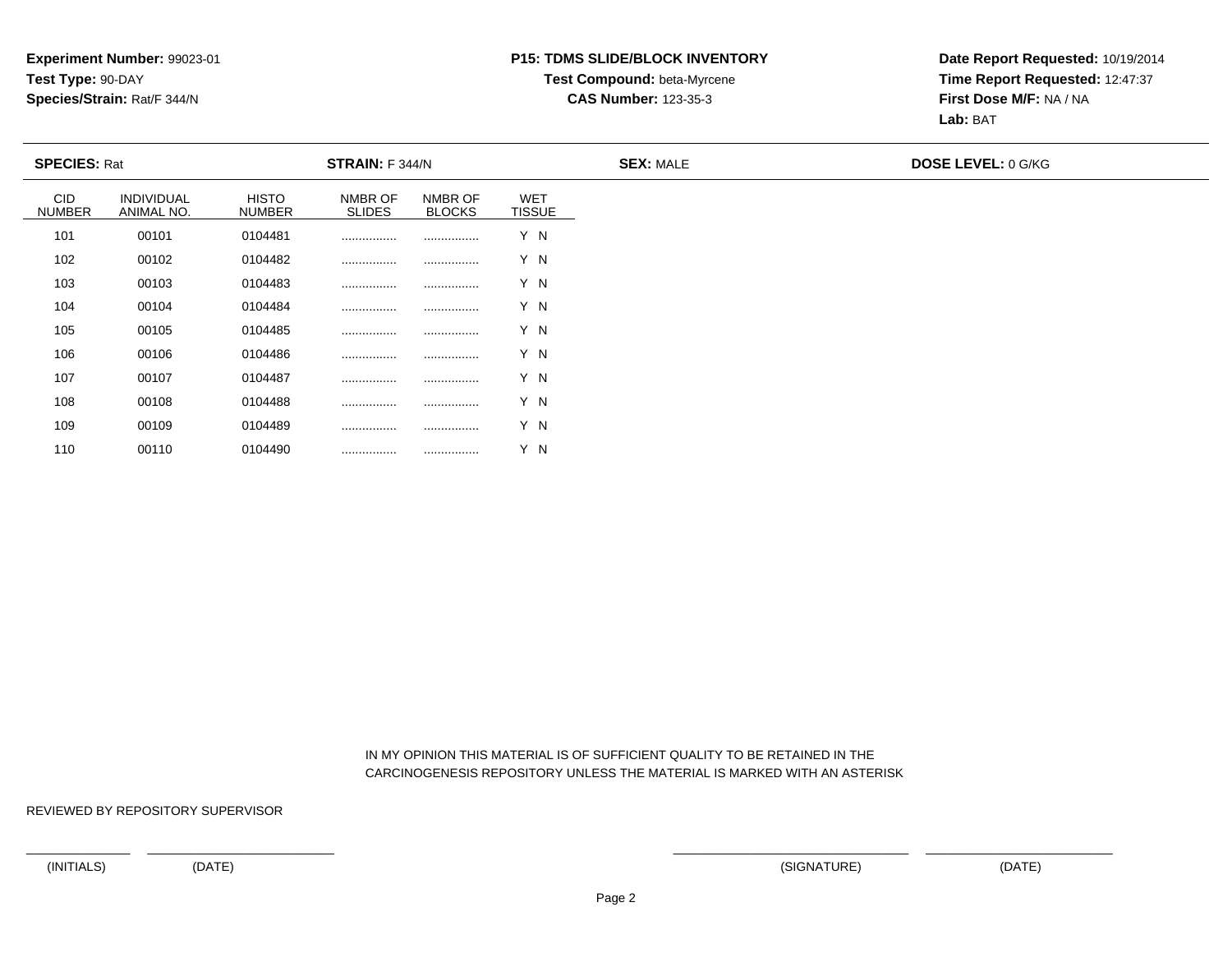# **P15: TDMS SLIDE/BLOCK INVENTORYTest Compound:** beta-Myrcene**CAS Number:** 123-35-3

**Date Report Requested:** 10/19/2014**Time Report Requested:** 12:47:37**First Dose M/F:** NA / NA**Lab:** BAT

| <b>SPECIES: Rat</b>         |                          |                               | <b>STRAIN: F 344/N</b>   |                          |                             | <b>SEX: MALE</b> | DOSE LEVEL: 0.25 G/KG |  |  |
|-----------------------------|--------------------------|-------------------------------|--------------------------|--------------------------|-----------------------------|------------------|-----------------------|--|--|
| <b>CID</b><br><b>NUMBER</b> | INDIVIDUAL<br>ANIMAL NO. | <b>HISTO</b><br><b>NUMBER</b> | NMBR OF<br><b>SLIDES</b> | NMBR OF<br><b>BLOCKS</b> | <b>WET</b><br><b>TISSUE</b> |                  |                       |  |  |
| 201                         | 00201                    | 0104491                       |                          |                          | Y N                         |                  |                       |  |  |
| 202                         | 00202                    | 0104492                       |                          |                          | Y N                         |                  |                       |  |  |
| 203                         | 00203                    | 0104493                       |                          |                          | Y N                         |                  |                       |  |  |
| 204                         | 00204                    | 0104494                       |                          |                          | Y N                         |                  |                       |  |  |
| 205                         | 00205                    | 0104495                       |                          |                          | Y N                         |                  |                       |  |  |
| 206                         | 00206                    | 0104496                       |                          |                          | Y N                         |                  |                       |  |  |
| 207                         | 00207                    | 0104497                       |                          |                          | Y N                         |                  |                       |  |  |
| 208                         | 00208                    | 0104498                       |                          |                          | Y N                         |                  |                       |  |  |
| 209                         | 00209                    | 0104499                       |                          |                          | Y N                         |                  |                       |  |  |
| 210                         | 00210                    | 0104500                       |                          |                          | Y N                         |                  |                       |  |  |

 IN MY OPINION THIS MATERIAL IS OF SUFFICIENT QUALITY TO BE RETAINED IN THECARCINOGENESIS REPOSITORY UNLESS THE MATERIAL IS MARKED WITH AN ASTERISK

REVIEWED BY REPOSITORY SUPERVISOR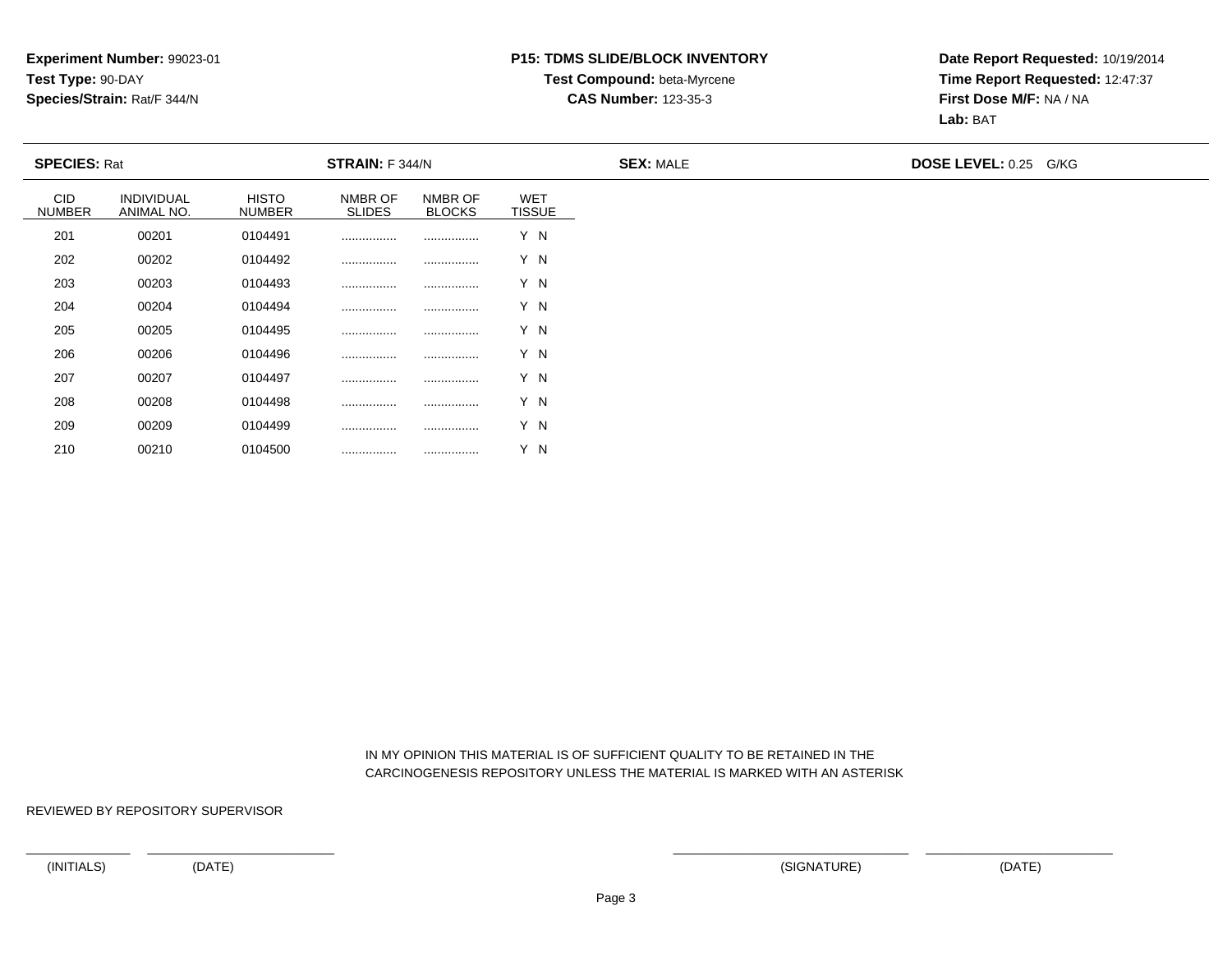# **P15: TDMS SLIDE/BLOCK INVENTORYTest Compound:** beta-Myrcene**CAS Number:** 123-35-3

**Date Report Requested:** 10/19/2014**Time Report Requested:** 12:47:37**First Dose M/F:** NA / NA**Lab:** BAT

| <b>SPECIES: Rat</b>  |                          |                               | <b>STRAIN: F 344/N</b>   |                          |                             | <b>SEX: MALE</b> | DOSE LEVEL: 0.5 G/KG |
|----------------------|--------------------------|-------------------------------|--------------------------|--------------------------|-----------------------------|------------------|----------------------|
| CID<br><b>NUMBER</b> | INDIVIDUAL<br>ANIMAL NO. | <b>HISTO</b><br><b>NUMBER</b> | NMBR OF<br><b>SLIDES</b> | NMBR OF<br><b>BLOCKS</b> | <b>WET</b><br><b>TISSUE</b> |                  |                      |
| 301                  | 00301                    | 0104501                       |                          |                          | Y N                         |                  |                      |
| 302                  | 00302                    | 0104502                       |                          |                          | Y N                         |                  |                      |
| 303                  | 00303                    | 0104503                       |                          |                          | Y N                         |                  |                      |
| 304                  | 00304                    | 0104504                       |                          |                          | Y N                         |                  |                      |
| 305                  | 00305                    | 0104505                       |                          |                          | Y N                         |                  |                      |
| 306                  | 00306                    | 0104506                       |                          |                          | Y N                         |                  |                      |
| 307                  | 00307                    | 0104507                       |                          |                          | Y N                         |                  |                      |
| 308                  | 00308                    | 0104508                       |                          |                          | Y N                         |                  |                      |
| 309                  | 00309                    | 0104509                       |                          |                          | Y N                         |                  |                      |
| 310                  | 00310                    | 0104510                       |                          |                          | Y N                         |                  |                      |

 IN MY OPINION THIS MATERIAL IS OF SUFFICIENT QUALITY TO BE RETAINED IN THECARCINOGENESIS REPOSITORY UNLESS THE MATERIAL IS MARKED WITH AN ASTERISK

REVIEWED BY REPOSITORY SUPERVISOR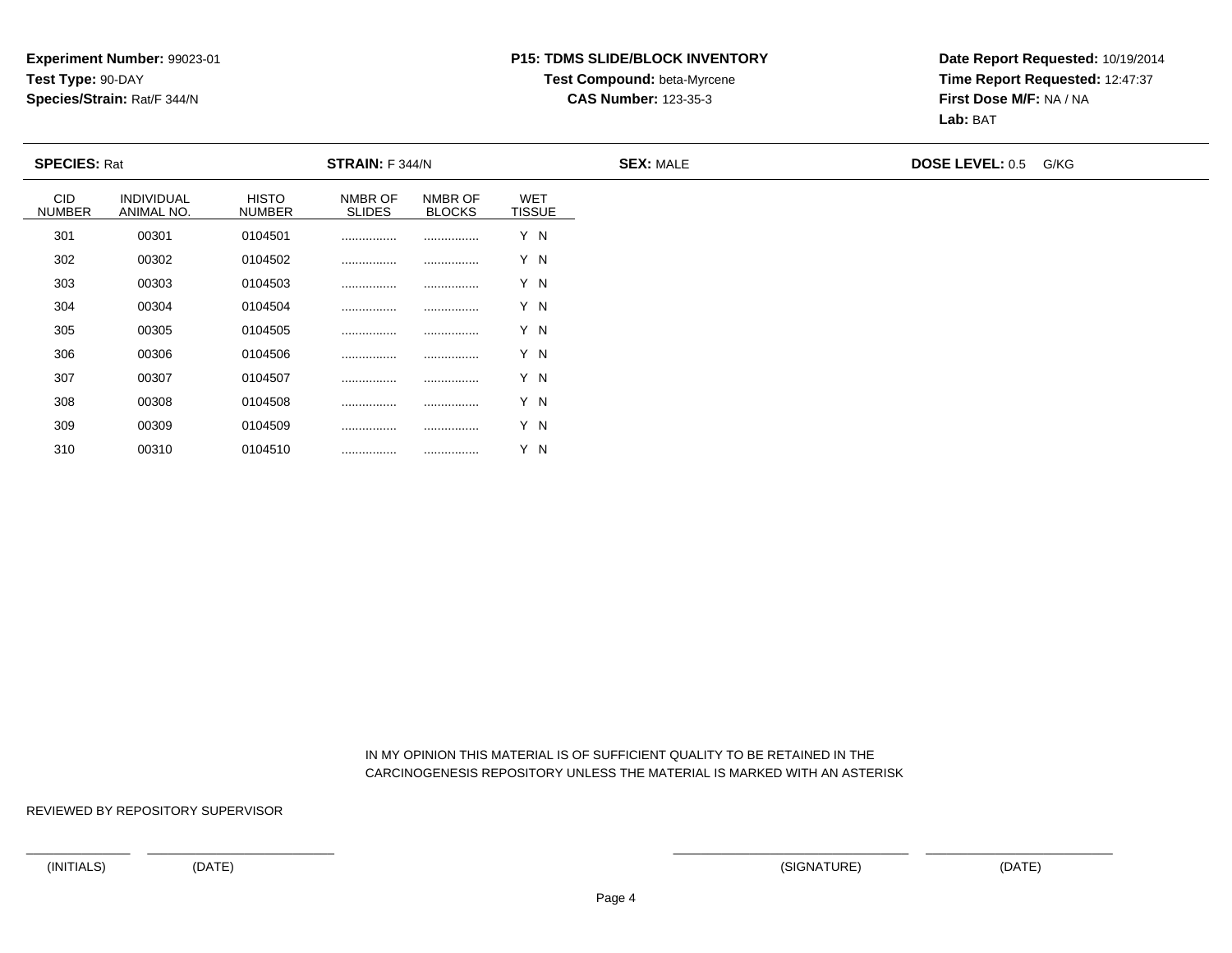# **P15: TDMS SLIDE/BLOCK INVENTORYTest Compound:** beta-Myrcene**CAS Number:** 123-35-3

**Date Report Requested:** 10/19/2014**Time Report Requested:** 12:47:37**First Dose M/F:** NA / NA**Lab:** BAT

|                             | <b>SPECIES: Rat</b>             |                               | <b>STRAIN:</b> $F$ 344/N |                          |                             | <b>SEX: MALE</b> | <b>DOSE LEVEL: 1.0 G/KG</b> |  |  |
|-----------------------------|---------------------------------|-------------------------------|--------------------------|--------------------------|-----------------------------|------------------|-----------------------------|--|--|
| <b>CID</b><br><b>NUMBER</b> | <b>INDIVIDUAL</b><br>ANIMAL NO. | <b>HISTO</b><br><b>NUMBER</b> | NMBR OF<br><b>SLIDES</b> | NMBR OF<br><b>BLOCKS</b> | <b>WET</b><br><b>TISSUE</b> |                  |                             |  |  |
| 401                         | 00401                           | 0104511                       |                          |                          | Y N                         |                  |                             |  |  |
| 402                         | 00402                           | 0104512                       |                          |                          | Y N                         |                  |                             |  |  |
| 403                         | 00403                           | 0104513                       |                          |                          | Y N                         |                  |                             |  |  |
| 404                         | 00404                           | 0104514                       |                          |                          | Y N                         |                  |                             |  |  |
| 405                         | 00405                           | 0104515                       |                          |                          | Y N                         |                  |                             |  |  |
| 406                         | 00406                           | 0104516                       |                          |                          | Y N                         |                  |                             |  |  |
| 407                         | 00407                           | 0104517                       |                          |                          | Y N                         |                  |                             |  |  |
| 408                         | 00408                           | 0104518                       |                          |                          | Y N                         |                  |                             |  |  |
| 409                         | 00409                           | 0104519                       |                          |                          | Y N                         |                  |                             |  |  |
| 410                         | 00410                           | 0104520                       |                          |                          | Y N                         |                  |                             |  |  |

 IN MY OPINION THIS MATERIAL IS OF SUFFICIENT QUALITY TO BE RETAINED IN THECARCINOGENESIS REPOSITORY UNLESS THE MATERIAL IS MARKED WITH AN ASTERISK

REVIEWED BY REPOSITORY SUPERVISOR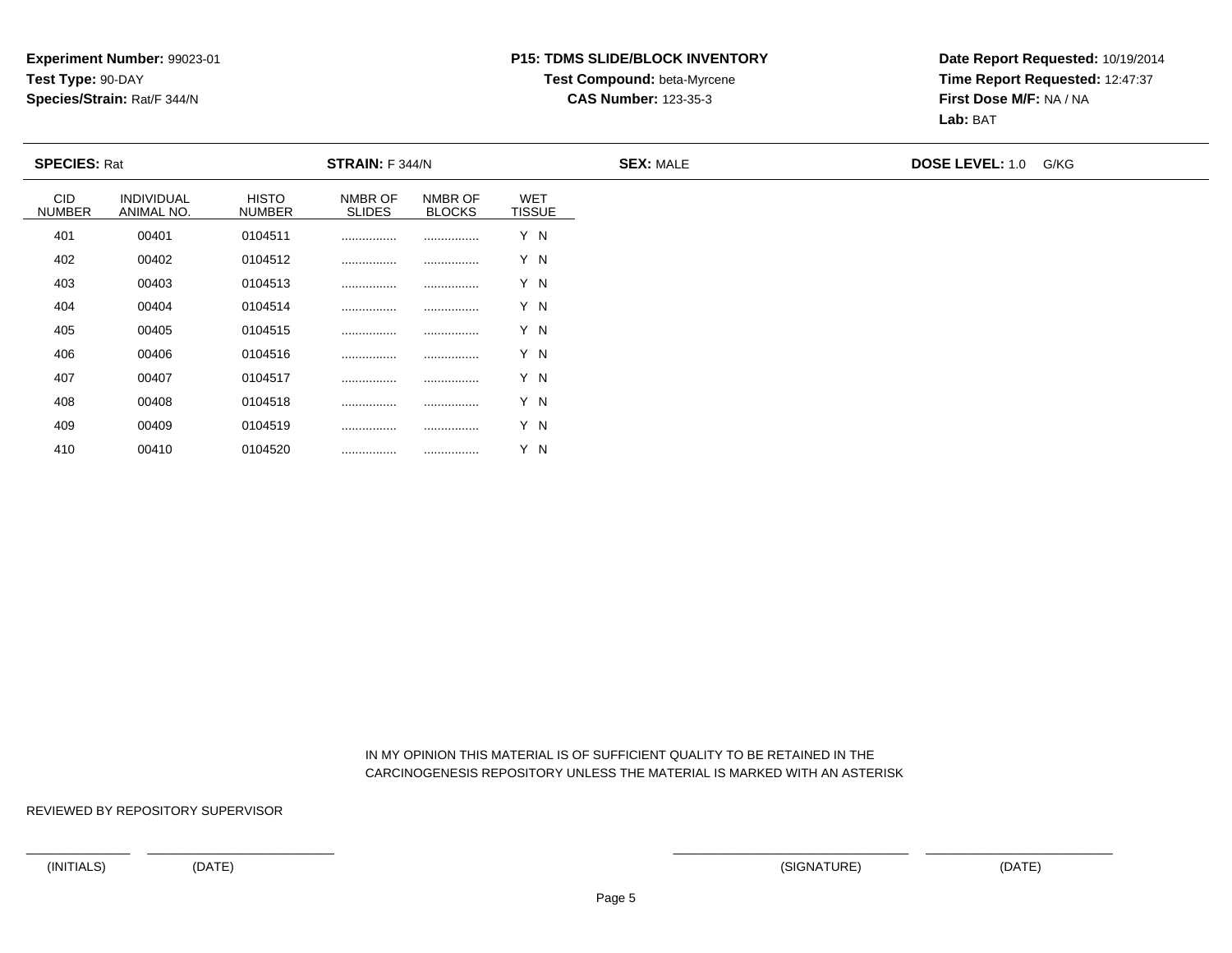# **P15: TDMS SLIDE/BLOCK INVENTORYTest Compound:** beta-Myrcene**CAS Number:** 123-35-3

**Date Report Requested:** 10/19/2014**Time Report Requested:** 12:47:37**First Dose M/F:** NA / NA**Lab:** BAT

 $\overline{\phantom{0}}$ 

| <b>SPECIES: Rat</b>         |                                 |                               | <b>STRAIN:</b> F 344/N   |                          |                             | <b>SEX: MALE</b> | DOSE LEVEL: 2.0 G/KG |  |
|-----------------------------|---------------------------------|-------------------------------|--------------------------|--------------------------|-----------------------------|------------------|----------------------|--|
| <b>CID</b><br><b>NUMBER</b> | <b>INDIVIDUAL</b><br>ANIMAL NO. | <b>HISTO</b><br><b>NUMBER</b> | NMBR OF<br><b>SLIDES</b> | NMBR OF<br><b>BLOCKS</b> | <b>WET</b><br><b>TISSUE</b> |                  |                      |  |
| 501                         | 00501                           | 0104521                       |                          |                          | Y N                         |                  |                      |  |
| 502                         | 00502                           | 0104522                       |                          |                          | Y N                         |                  |                      |  |
| 503                         | 00503                           | 0104523                       |                          |                          | Y N                         |                  |                      |  |
| 504                         | 00504                           | 0104524                       |                          |                          | Y N                         |                  |                      |  |
| 505                         | 00505                           | 0104525                       |                          |                          | Y N                         |                  |                      |  |
| 506                         | 00506                           | 0104526                       |                          |                          | Y N                         |                  |                      |  |
| 507                         | 00507                           | 0104527                       |                          |                          | Y N                         |                  |                      |  |
| 508                         | 00508                           | 0104528                       |                          |                          | Y N                         |                  |                      |  |
| 509                         | 00509                           | 0104529                       |                          |                          | Y N                         |                  |                      |  |
| 510                         | 00510                           | 0104530                       |                          |                          | Y N                         |                  |                      |  |

 IN MY OPINION THIS MATERIAL IS OF SUFFICIENT QUALITY TO BE RETAINED IN THECARCINOGENESIS REPOSITORY UNLESS THE MATERIAL IS MARKED WITH AN ASTERISK

REVIEWED BY REPOSITORY SUPERVISOR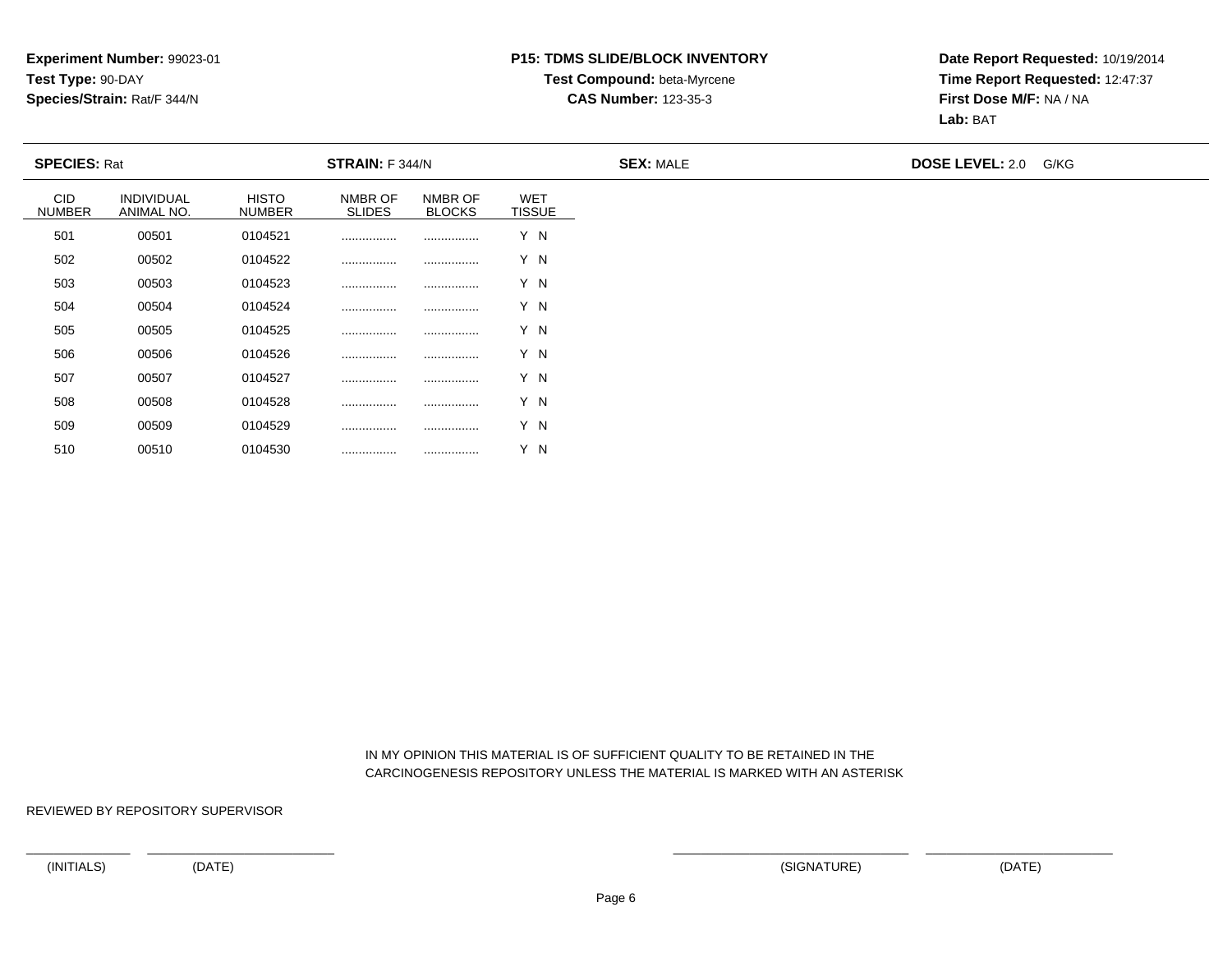# **P15: TDMS SLIDE/BLOCK INVENTORYTest Compound:** beta-Myrcene**CAS Number:** 123-35-3

**Date Report Requested:** 10/19/2014**Time Report Requested:** 12:47:37**First Dose M/F:** NA / NA**Lab:** BAT

| <b>SPECIES: Rat</b>         |                                 |                               | <b>STRAIN:</b> $F$ 344/N |                          |                             | <b>SEX: MALE</b> | <b>DOSE LEVEL: 4.0 G/KG</b> |  |
|-----------------------------|---------------------------------|-------------------------------|--------------------------|--------------------------|-----------------------------|------------------|-----------------------------|--|
| <b>CID</b><br><b>NUMBER</b> | <b>INDIVIDUAL</b><br>ANIMAL NO. | <b>HISTO</b><br><b>NUMBER</b> | NMBR OF<br><b>SLIDES</b> | NMBR OF<br><b>BLOCKS</b> | <b>WET</b><br><b>TISSUE</b> |                  |                             |  |
| 601                         | 00601                           | 0104531                       |                          |                          | Y N                         |                  |                             |  |
| 602                         | 00602                           | 0104532                       |                          |                          | Y N                         |                  |                             |  |
| 603                         | 00603                           | 0104533                       |                          |                          | Y N                         |                  |                             |  |
| 604                         | 00604                           | 0104534                       | .                        |                          | Y N                         |                  |                             |  |
| 605                         | 00605                           | 0104535                       | .                        |                          | Y N                         |                  |                             |  |
| 606                         | 00606                           | 0104536                       |                          |                          | Y N                         |                  |                             |  |
| 607                         | 00607                           | 0104537                       |                          |                          | Y N                         |                  |                             |  |
| 608                         | 00608                           | 0104538                       |                          |                          | Y N                         |                  |                             |  |
| 609                         | 00609                           | 0104539                       |                          |                          | Y N                         |                  |                             |  |
| 610                         | 00610                           | 0104540                       |                          |                          | Y N                         |                  |                             |  |

 IN MY OPINION THIS MATERIAL IS OF SUFFICIENT QUALITY TO BE RETAINED IN THECARCINOGENESIS REPOSITORY UNLESS THE MATERIAL IS MARKED WITH AN ASTERISK

REVIEWED BY REPOSITORY SUPERVISOR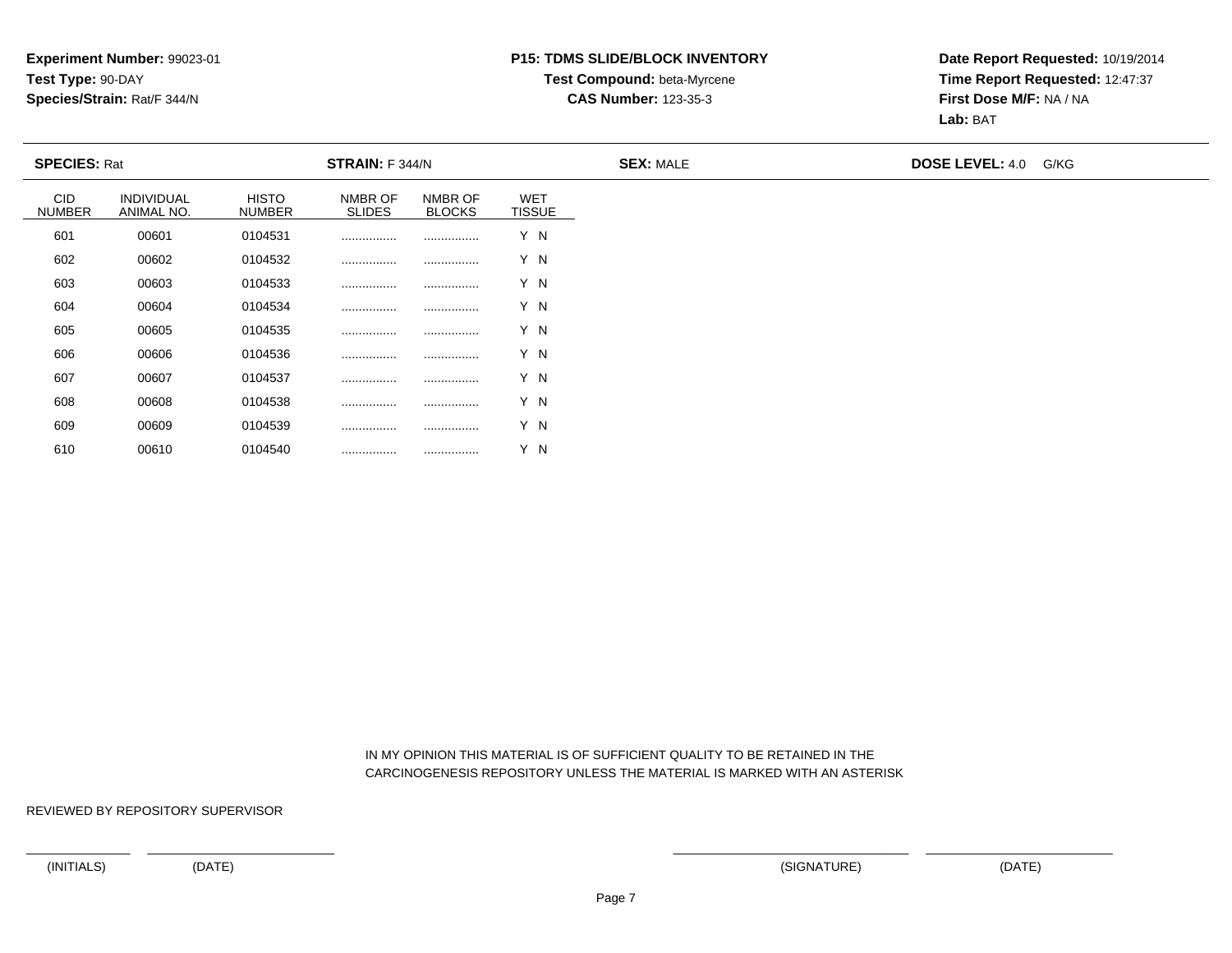# **P15: TDMS SLIDE/BLOCK INVENTORYTest Compound:** beta-Myrcene**CAS Number:** 123-35-3

**Date Report Requested:** 10/19/2014**Time Report Requested:** 12:47:37**First Dose M/F:** NA / NA**Lab:** BAT

| <b>SPECIES: Rat</b>         |                                 |                               | <b>STRAIN:</b> F 344/N   |                          |                             | <b>SEX: FEMALE</b> | <b>DOSE LEVEL: 0 G/KG</b> |  |  |
|-----------------------------|---------------------------------|-------------------------------|--------------------------|--------------------------|-----------------------------|--------------------|---------------------------|--|--|
| <b>CID</b><br><b>NUMBER</b> | <b>INDIVIDUAL</b><br>ANIMAL NO. | <b>HISTO</b><br><b>NUMBER</b> | NMBR OF<br><b>SLIDES</b> | NMBR OF<br><b>BLOCKS</b> | <b>WET</b><br><b>TISSUE</b> |                    |                           |  |  |
| 151                         | 00151                           | 0104541                       |                          |                          | Y N                         |                    |                           |  |  |
| 152                         | 00152                           | 0104542                       |                          |                          | Y N                         |                    |                           |  |  |
| 153                         | 00153                           | 0104543                       |                          |                          | Y N                         |                    |                           |  |  |
| 154                         | 00154                           | 0104544                       |                          |                          | Y N                         |                    |                           |  |  |
| 155                         | 00155                           | 0104545                       |                          |                          | Y N                         |                    |                           |  |  |
| 156                         | 00156                           | 0104546                       |                          |                          | Y N                         |                    |                           |  |  |
| 157                         | 00157                           | 0104547                       |                          |                          | Y N                         |                    |                           |  |  |
| 158                         | 00158                           | 0104548                       |                          |                          | Y N                         |                    |                           |  |  |
| 159                         | 00159                           | 0104549                       |                          |                          | Y N                         |                    |                           |  |  |
| 160                         | 00160                           | 0104550                       | .                        |                          | Y N                         |                    |                           |  |  |
|                             |                                 |                               |                          |                          |                             |                    |                           |  |  |

 IN MY OPINION THIS MATERIAL IS OF SUFFICIENT QUALITY TO BE RETAINED IN THECARCINOGENESIS REPOSITORY UNLESS THE MATERIAL IS MARKED WITH AN ASTERISK

REVIEWED BY REPOSITORY SUPERVISOR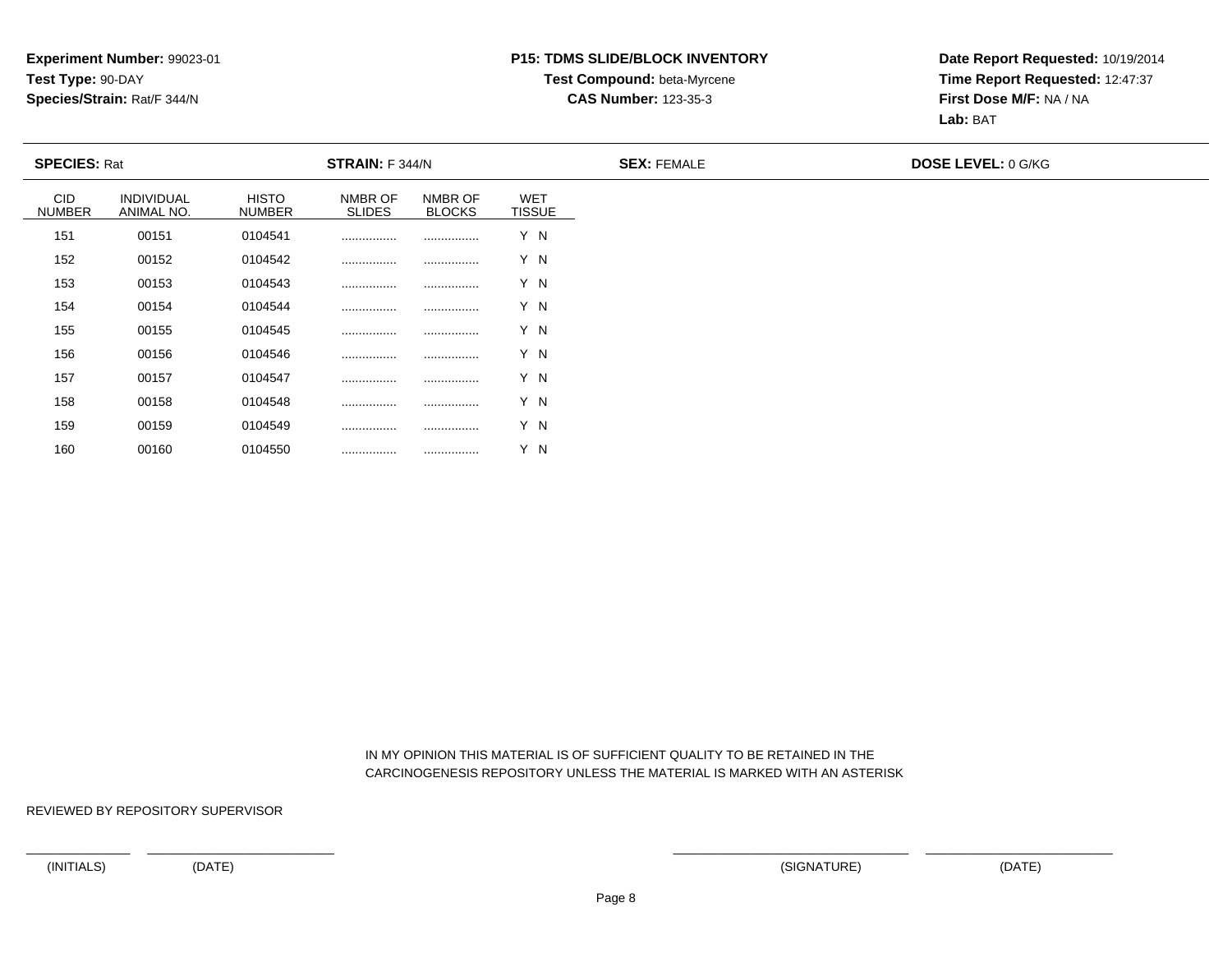**SPECIES:** Rat

260

### **P15: TDMS SLIDE/BLOCK INVENTORYTest Compound:** beta-Myrcene**CAS Number:** 123-35-3

**Date Report Requested:** 10/19/2014**Time Report Requested:** 12:47:37**First Dose M/F:** NA / NA**Lab:** BAT

CID NUMBERINDIVIDUAL ANIMAL NO.HISTO NUMBERNMBR OF SLIDESNMBR OF BLOCKSWET TISSUE251 <sup>00251</sup> <sup>0104551</sup> ................ ................ Y N252 <sup>00252</sup> <sup>0104552</sup> ................ ................ Y N253 <sup>00253</sup> <sup>0104553</sup> ................ ................ Y N254 <sup>00254</sup> <sup>0104554</sup> ................ ................ Y N255 <sup>00255</sup> <sup>0104555</sup> ................ ................ Y N256 <sup>00256</sup> <sup>0104556</sup> ................ ................ Y N257 <sup>00257</sup> <sup>0104557</sup> ................ ................ Y N258 <sup>00258</sup> <sup>0104558</sup> ................ ................ Y N259<sup>00259</sup> <sup>0104559</sup> ................ ................ Y N

**STRAIN:** F 344/N

<sup>00260</sup> <sup>0104560</sup> ................ ................ Y N

 IN MY OPINION THIS MATERIAL IS OF SUFFICIENT QUALITY TO BE RETAINED IN THECARCINOGENESIS REPOSITORY UNLESS THE MATERIAL IS MARKED WITH AN ASTERISK

REVIEWED BY REPOSITORY SUPERVISOR

# \_\_\_\_\_\_\_\_\_\_\_\_\_\_\_ \_\_\_\_\_\_\_\_\_\_\_\_\_\_\_\_\_\_\_\_\_\_\_\_\_\_\_ \_\_\_\_\_\_\_\_\_\_\_\_\_\_\_\_\_\_\_\_\_\_\_\_\_\_\_\_\_\_\_\_\_\_ \_\_\_\_\_\_\_\_\_\_\_\_\_\_\_\_\_\_\_\_\_\_\_\_\_\_\_

**SEX:** FEMALE **DOSE LEVEL:** 0.25 G/KG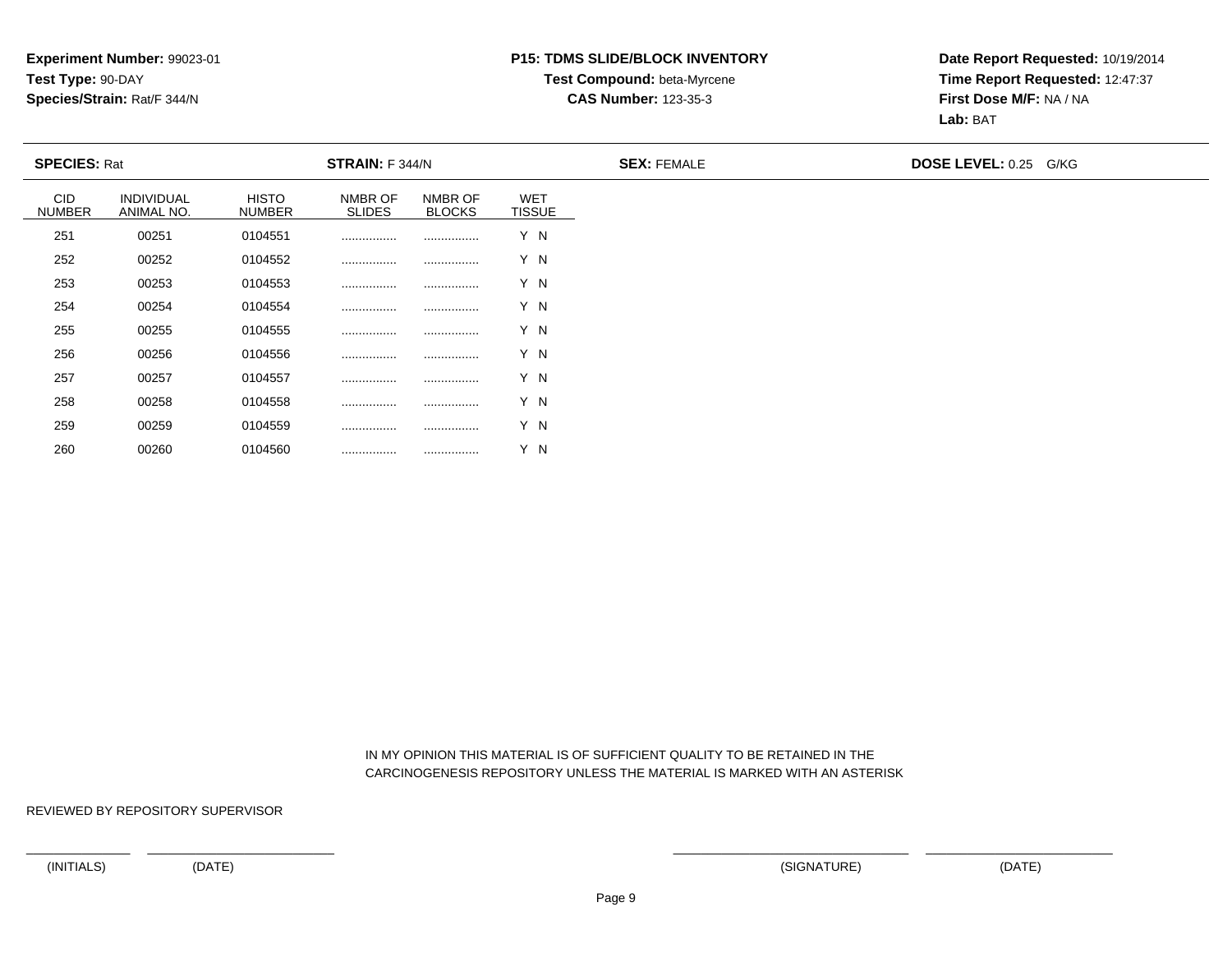# **P15: TDMS SLIDE/BLOCK INVENTORYTest Compound:** beta-Myrcene**CAS Number:** 123-35-3

**Date Report Requested:** 10/19/2014**Time Report Requested:** 12:47:37**First Dose M/F:** NA / NA**Lab:** BAT

| <b>SPECIES: Rat</b>         |                                 |                        | <b>STRAIN:</b> F 344/N   |                          |                             | <b>SEX: FEMALE</b> | <b>DOSE LEVEL: 0.5</b><br>G/KG |  |  |  |
|-----------------------------|---------------------------------|------------------------|--------------------------|--------------------------|-----------------------------|--------------------|--------------------------------|--|--|--|
| <b>CID</b><br><b>NUMBER</b> | <b>INDIVIDUAL</b><br>ANIMAL NO. | <b>HISTO</b><br>NUMBER | NMBR OF<br><b>SLIDES</b> | NMBR OF<br><b>BLOCKS</b> | <b>WET</b><br><b>TISSUE</b> |                    |                                |  |  |  |
| 351                         | 00351                           | 0104561                |                          |                          | Y N                         |                    |                                |  |  |  |
| 352                         | 00352                           | 0104562                |                          |                          | Y N                         |                    |                                |  |  |  |
| 353                         | 00353                           | 0104563                |                          |                          | Y N                         |                    |                                |  |  |  |
| 354                         | 00354                           | 0104564                |                          |                          | Y N                         |                    |                                |  |  |  |
| 355                         | 00355                           | 0104565                |                          |                          | Y N                         |                    |                                |  |  |  |
| 356                         | 00356                           | 0104566                |                          |                          | Y N                         |                    |                                |  |  |  |
| 357                         | 00357                           | 0104567                |                          |                          | Y N                         |                    |                                |  |  |  |
| 358                         | 00358                           | 0104568                |                          |                          | Y N                         |                    |                                |  |  |  |
| 359                         | 00359                           | 0104569                |                          |                          | Y N                         |                    |                                |  |  |  |
| 360                         | 00360                           | 0104570                |                          |                          | Y N                         |                    |                                |  |  |  |

 IN MY OPINION THIS MATERIAL IS OF SUFFICIENT QUALITY TO BE RETAINED IN THECARCINOGENESIS REPOSITORY UNLESS THE MATERIAL IS MARKED WITH AN ASTERISK

REVIEWED BY REPOSITORY SUPERVISOR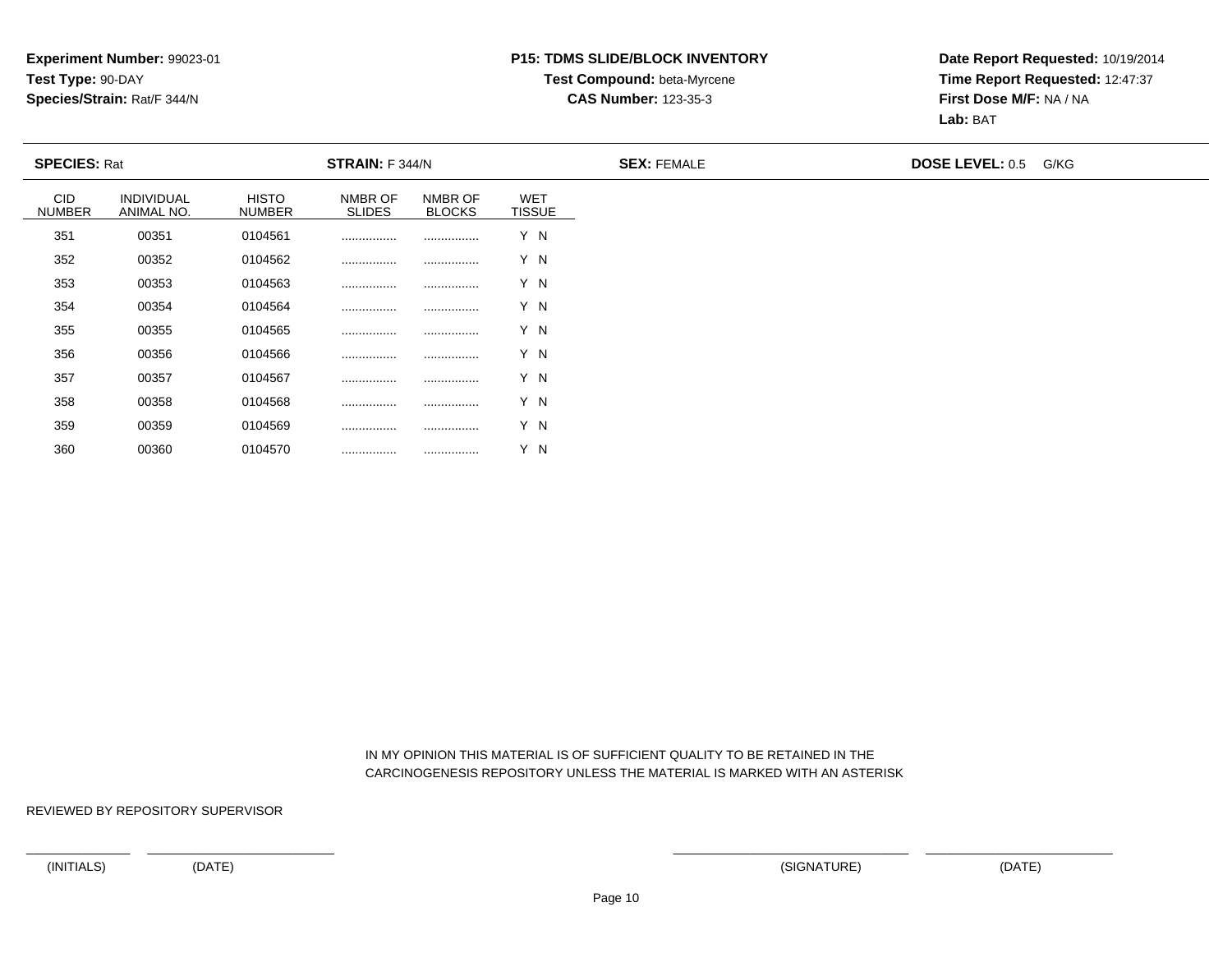### **P15: TDMS SLIDE/BLOCK INVENTORYTest Compound:** beta-Myrcene**CAS Number:** 123-35-3

**Date Report Requested:** 10/19/2014**Time Report Requested:** 12:47:37**First Dose M/F:** NA / NA**Lab:** BAT

\_\_\_\_\_\_\_\_\_\_\_\_\_\_\_ \_\_\_\_\_\_\_\_\_\_\_\_\_\_\_\_\_\_\_\_\_\_\_\_\_\_\_ \_\_\_\_\_\_\_\_\_\_\_\_\_\_\_\_\_\_\_\_\_\_\_\_\_\_\_\_\_\_\_\_\_\_ \_\_\_\_\_\_\_\_\_\_\_\_\_\_\_\_\_\_\_\_\_\_\_\_\_\_\_

**SPECIES:** Rat **STRAIN:** F 344/N **SEX:** FEMALE **DOSE LEVEL:** 1.0 G/KGCID NUMBERINDIVIDUAL ANIMAL NO.HISTO NUMBERNMBR OF SLIDESNMBR OF BLOCKSWET TISSUE451 <sup>00451</sup> <sup>0104571</sup> ................ ................ Y N452 <sup>00452</sup> <sup>0104572</sup> ................ ................ Y N453 <sup>00453</sup> <sup>0104573</sup> ................ ................ Y N454 <sup>00454</sup> <sup>0104574</sup> ................ ................ Y N455 <sup>00455</sup> <sup>0104575</sup> ................ ................ Y N456 <sup>00456</sup> <sup>0104576</sup> ................ ................ Y N457 <sup>00457</sup> <sup>0104577</sup> ................ ................ Y N458 <sup>00458</sup> <sup>0104578</sup> ................ ................ Y N459 <sup>00459</sup> <sup>0104579</sup> ................ ................ Y N460<sup>00460</sup> <sup>0104580</sup> ................ ................ Y N

 IN MY OPINION THIS MATERIAL IS OF SUFFICIENT QUALITY TO BE RETAINED IN THECARCINOGENESIS REPOSITORY UNLESS THE MATERIAL IS MARKED WITH AN ASTERISK

REVIEWED BY REPOSITORY SUPERVISOR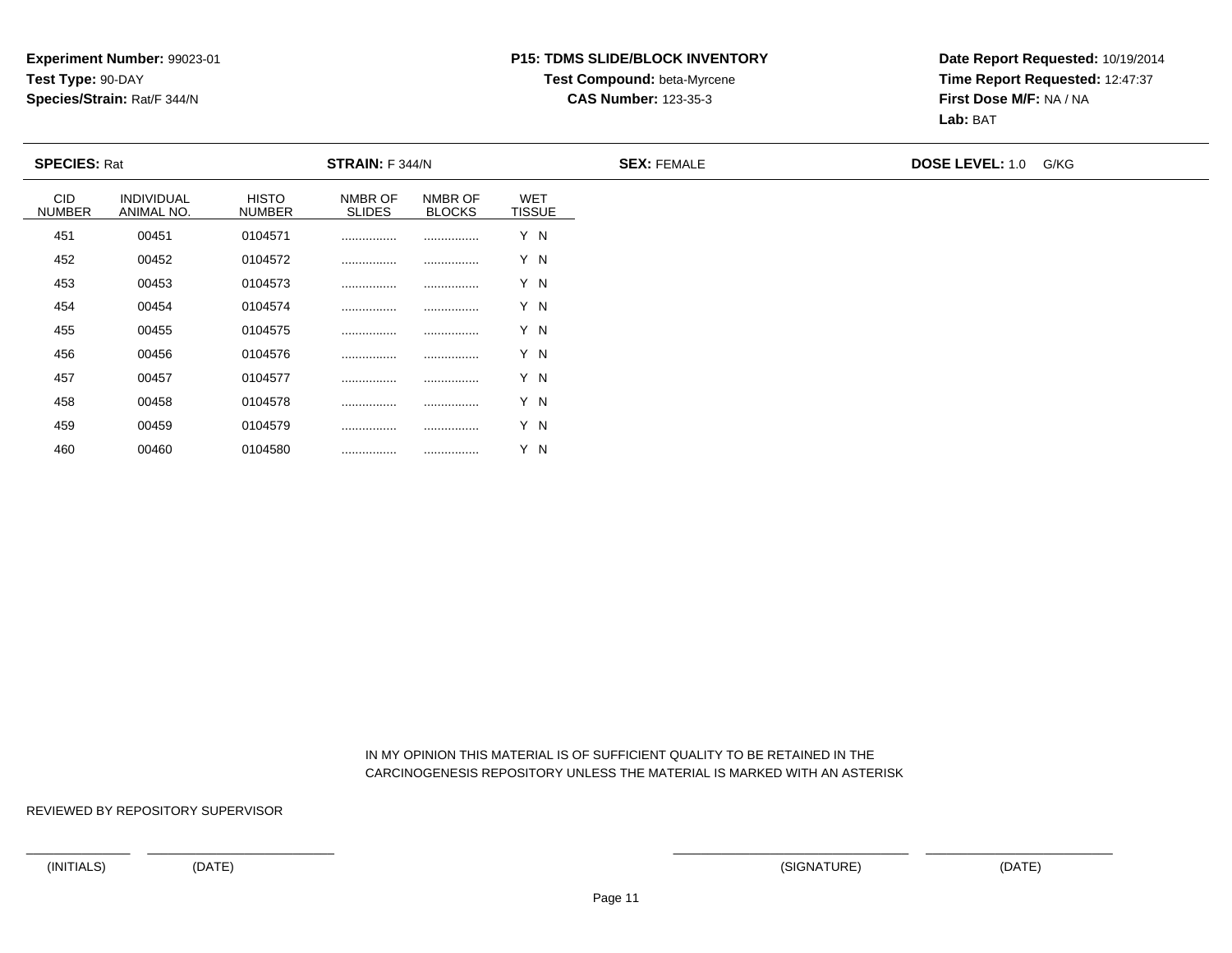# **P15: TDMS SLIDE/BLOCK INVENTORYTest Compound:** beta-Myrcene**CAS Number:** 123-35-3

**Date Report Requested:** 10/19/2014**Time Report Requested:** 12:47:37**First Dose M/F:** NA / NA**Lab:** BAT

| <b>SPECIES: Rat</b>         |                                 |                               | <b>STRAIN: F 344/N</b>   |                          |                             | <b>SEX: FEMALE</b> | <b>DOSE LEVEL: 2.0 G/KG</b> |  |  |
|-----------------------------|---------------------------------|-------------------------------|--------------------------|--------------------------|-----------------------------|--------------------|-----------------------------|--|--|
| <b>CID</b><br><b>NUMBER</b> | <b>INDIVIDUAL</b><br>ANIMAL NO. | <b>HISTO</b><br><b>NUMBER</b> | NMBR OF<br><b>SLIDES</b> | NMBR OF<br><b>BLOCKS</b> | <b>WET</b><br><b>TISSUE</b> |                    |                             |  |  |
| 551                         | 00551                           | 0104581                       |                          |                          | Y N                         |                    |                             |  |  |
| 552                         | 00552                           | 0104582                       |                          |                          | Y N                         |                    |                             |  |  |
| 553                         | 00553                           | 0104583                       |                          |                          | Y N                         |                    |                             |  |  |
| 554                         | 00554                           | 0104584                       |                          |                          | Y N                         |                    |                             |  |  |
| 555                         | 00555                           | 0104585                       |                          |                          | Y N                         |                    |                             |  |  |
| 556                         | 00556                           | 0104586                       |                          |                          | Y N                         |                    |                             |  |  |
| 557                         | 00557                           | 0104587                       |                          |                          | Y N                         |                    |                             |  |  |
| 558                         | 00558                           | 0104588                       |                          |                          | Y N                         |                    |                             |  |  |
| 559                         | 00559                           | 0104589                       |                          |                          | Y N                         |                    |                             |  |  |
| 560                         | 00560                           | 0104590                       |                          |                          | Y N                         |                    |                             |  |  |

 IN MY OPINION THIS MATERIAL IS OF SUFFICIENT QUALITY TO BE RETAINED IN THECARCINOGENESIS REPOSITORY UNLESS THE MATERIAL IS MARKED WITH AN ASTERISK

REVIEWED BY REPOSITORY SUPERVISOR